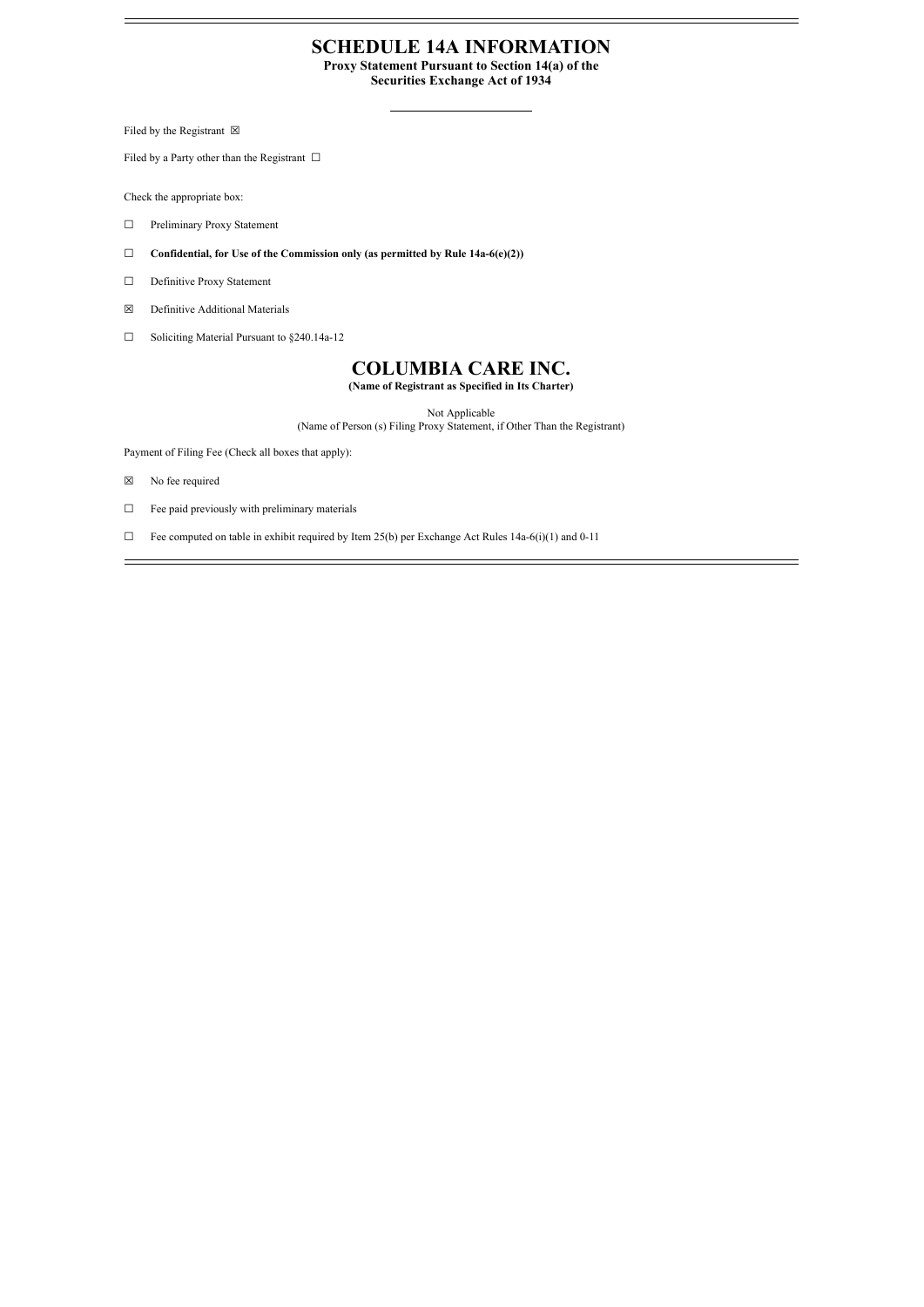# MORROW SODALI

## Columbia Care Inc.

Call Campaign Script June 16, 2022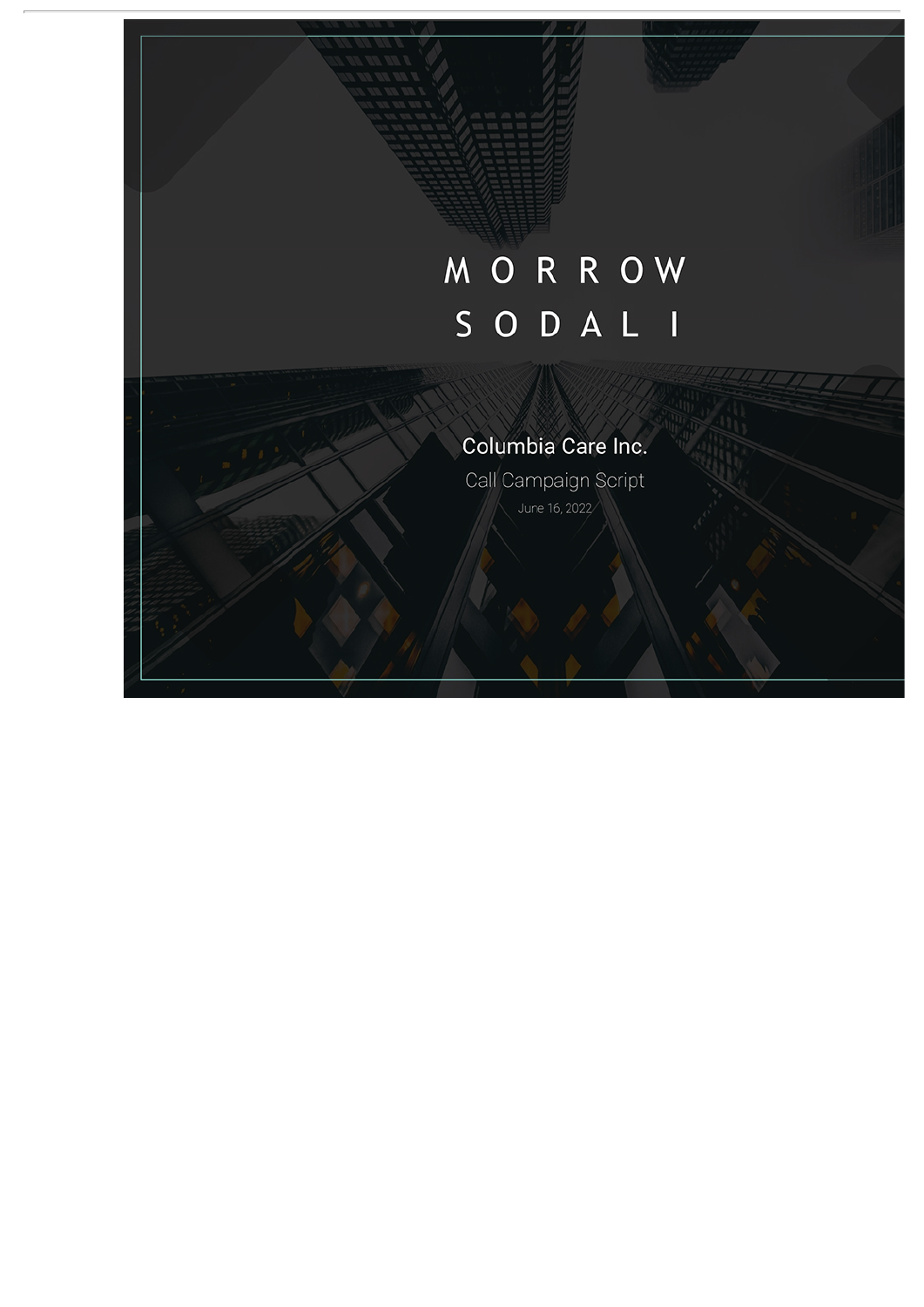#### м ORROW S O D  $\mathsf{I}$ A L

| <b>DETAILS OF THE MEETING</b>           |                                                    |                            |                                                                                                         |  |
|-----------------------------------------|----------------------------------------------------|----------------------------|---------------------------------------------------------------------------------------------------------|--|
| SPECIAL GENERAL MEETING<br><b>DATES</b> |                                                    |                            | SPECIAL MEETING LOCATION                                                                                |  |
| Record Date:                            | Tuesday, May 10, 2022                              |                            | The Meeting is held virtually via<br>live audio webcast online at<br>https://web.lumiagm.com/200807187. |  |
| Proxy Cut-Off:                          | Wednesday, July 6,<br>2022, at 10:00 a.m.<br>(EST) |                            |                                                                                                         |  |
| Meeting Date:                           | Friday, July 8, 2022 at<br>10:00 a.m. (EDT)        |                            |                                                                                                         |  |
| ADDITIONAL INFORMATION                  |                                                    | <b>CONTACT INFORMATION</b> |                                                                                                         |  |
| Mail Date:                              | Wednesday, June 15,<br>2022                        | Inbound Line               | 1.888.999.2785                                                                                          |  |
| Ticker Symbol                           | <b>CCHW</b>                                        | Collect Line               | 1.289.695.3075                                                                                          |  |
| ISIN#                                   | CA1973091079                                       | Website                    | https://col-care.com/                                                                                   |  |

### **PROXY SOLICITATION SCRIPT**

**INBOUND:** Thank you for calling the inquiries line for Columbia Care Inc., how may I help you? <wait for the reply> May I please speak to you about the upcoming Special Meeting of Shareholders of Columbia Care <wait for the reply>

**OUTBOUND:** Hello my name is <insert your name>, I am calling on behalf of Columbia Care Inc., may I please speak with <insert Shareholder name> about his/her Columbia Care shares and the upcoming Special Meeting of Shareholders? <wait for the reply>

Thank you. Please note that this call may be recorded for quality assurance purposes.

You should have recently received some important information regarding Columbia Care's Special Meeting of Shareholders scheduled for Friday, July 8, 2022 at 10:00 a.m. (EDT).

Page **| 2** Internal use only

#### If YES **If NO** If you have any questions or require any

assistance in voting your shares in the future, please call 1.888.999.2785. You may also visit the following websites for more information.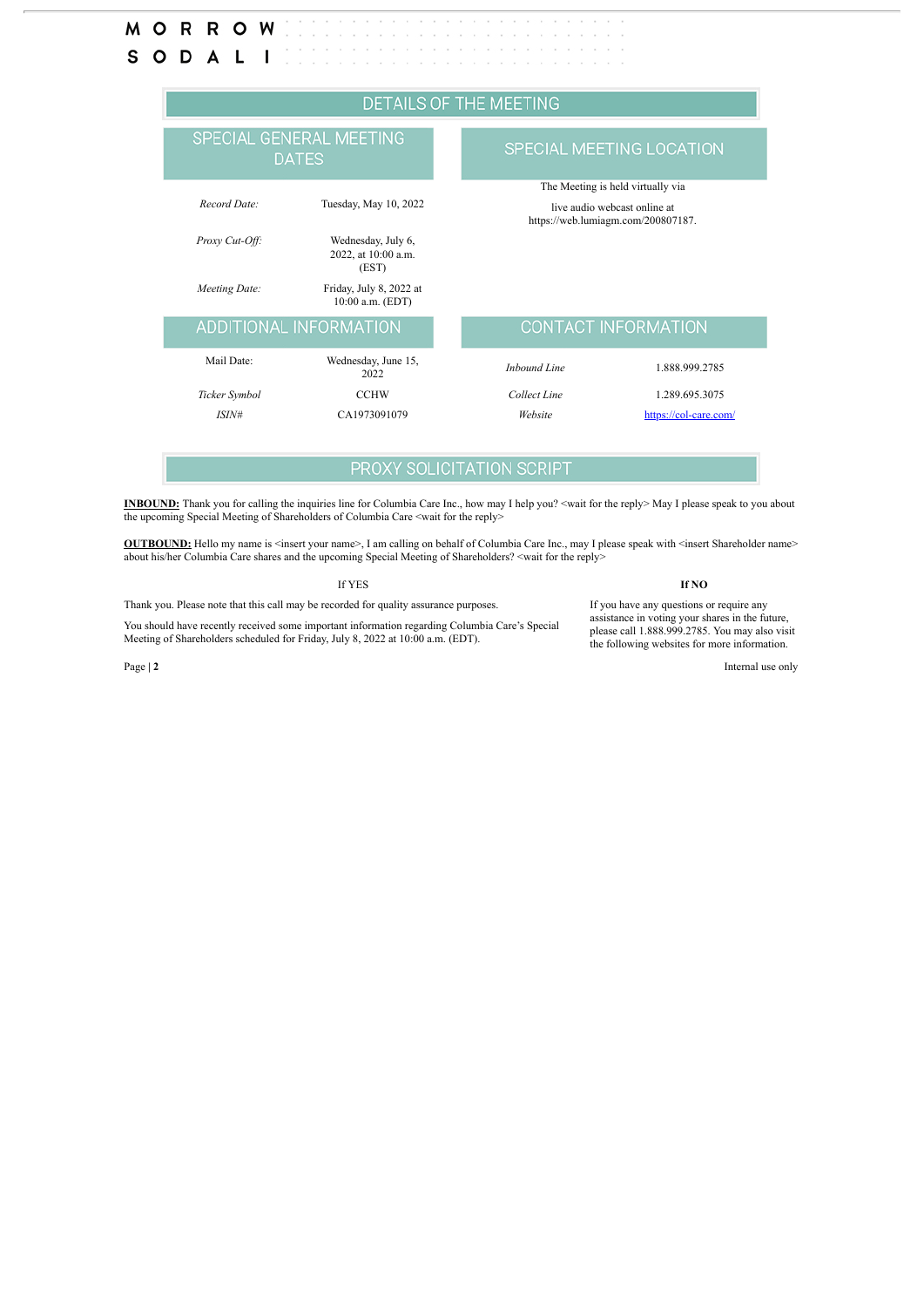**MORROW** s  $\circ$ D

**[Have you received your proxy material, and can we assist you in voting today? (depending on response consider bypassing following speaking points]**

At the Meeting, Shareholders will be asked to vote on a proposed business combination of Columbia Care and Cresco Labs Inc.. This is an exciting opportunity for Columbia Care Shareholders to participate in this dynamic and growing industry, as such the Company encourages you to exercise your vote.

[insert shareholder name], following completion of the Arrangement, the combined company will be well placed to compete in the cannabis industry as one of the largest vertically-integrated multi-state cannabis operators in the United States, a leading North American cannabis company by footprint, and one of the largest cannabis brand distributors in the industry.

The Board UNANIMOUSLY recommends that Shareholders vote FOR the Arrangement Resolution and reached its conclusion after receiving legal and financial advice, including fairness opinions from its financial advisors that the consideration to be received in the Arrangement is fair to Columbia Care Shareholders,

[insert shareholder name], I would be happy to speak to some of the main benefits afforded to you as a Columbia Care Shareholder, would that be ok?:

[depending on response consider bypassing following speaking points]

Great, the main benefits afforded to Columbia Care shareholders are:

- receiving a premium of approximately 16.0% based on the closing prices of the Columbia Care common shares and the subordinate voting shares in the capital of Cresco, each on the Canadian Securities Exchange as of March 22, 2022, the last trading day prior to the announcement of the entering into of the Arrangement Agreement;
- keeping your exposure to Columbia Care while gaining exposure to Cresco's multi-state facilities, distribution channels and networks;
- owning a stock that leverages the best of Columbia Care and Cresco and the exciting growth potential and synergies of rolling out a proven model to an increasing geographic footprint. The combined company is expected to have a strong pro forma cash position to support profitable growth initiatives;
- certain Columbia Care Shareholders, including directors and senior officers of Columbia Care, have entered into voting support agreements and lock up agreements with Cresco, which, as of the record date for the Meeting, represents approximately 17.84% of the voting rights attached to all Columbia Care Shares.

At this time, will you be voting along with the Boards recommendation?

https://investors.columbia.care/ or Columbia Care's SEDAR profile.

Thank you and have a nice day.

#### **CLOSING:**

Thank you. Your vote is important regardless of the number of Columbia Care Shares you own and you are urged to submit your proxy well in advance of the voting deadline in order to have your voice heard. If you have any questions or require any assistance in voting your shares in the future, please do not hesitate to call 1.888.999.2785 or visit

https://investors.columbia.care/ or Columbia Care's SEDAR profile.

for further details. Thank you and have a good <*insert appropriate closing*>.

Page **| 3** Internal use only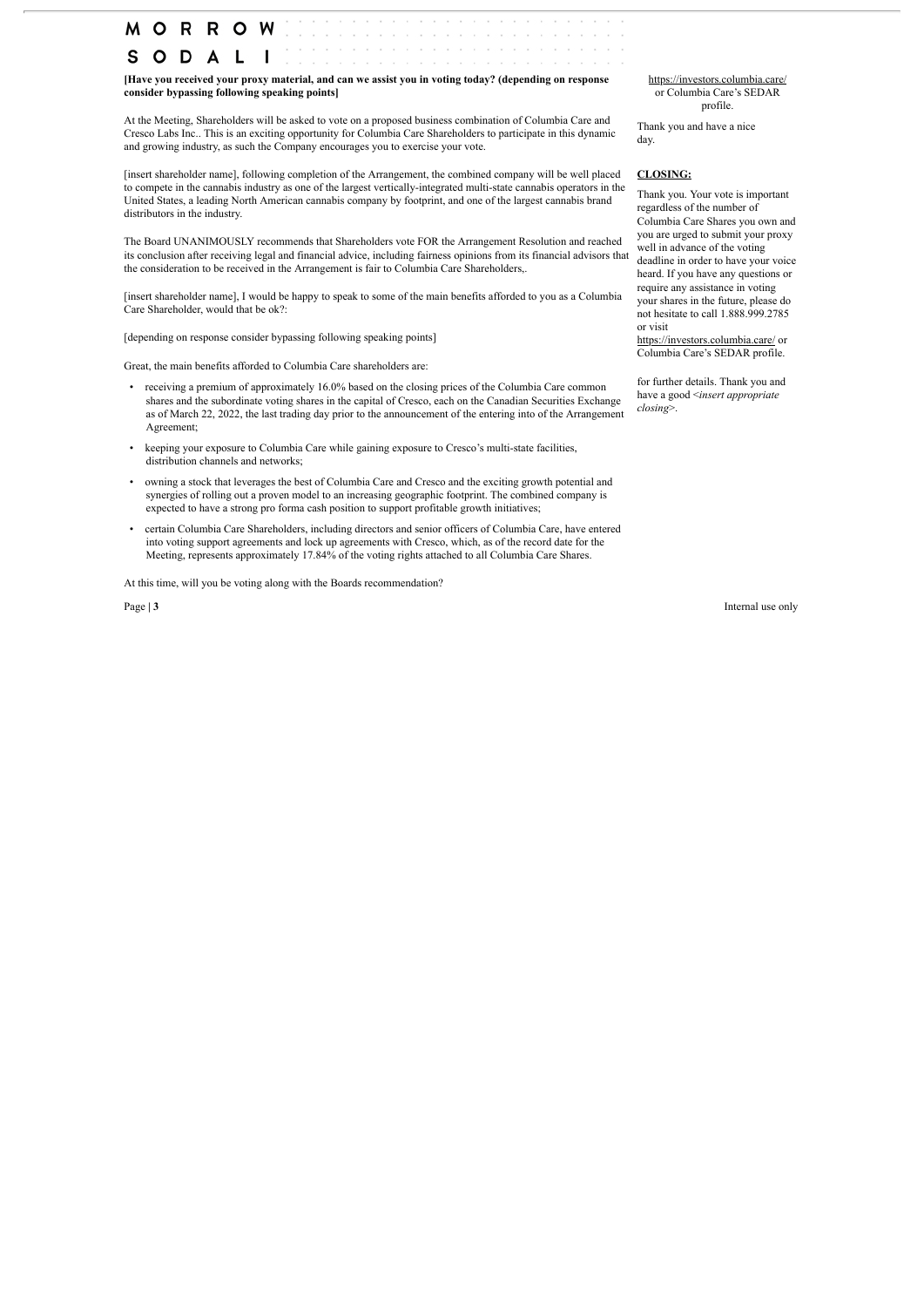

#### **If YES OR POSITIVE RESPONSE:**

Great. Thank you for your support. Your vote is important regardless of the number of Columbia Care Shares you own and you are urged to follow the online instructions on the form of proxy or voting instruction form. For your vote to be recorded, your proxy vote must be received no later than Wednesday, July 6, 2022, at 10:00 a.m. (EST).

Can we assist in taking your vote now over the telephone?

#### *(PROCEED TO CLOSING)*

#### **IF "NO" OR NEGATIVE RESPONSE:**

May I ask what is stopping you from voting along with the Board's recommendation? (refer to Q&A speaking points in circular / NOTATE FEEDBACK)

#### *(AFTER DISCUSSION)*

Sir/Ma'am, given this information, would you like to vote along with the Board's Recommendation?

**IF YES:** PROCEED TO "IF YES" ABOVE **IF NO:** *(NOTATE FEEDBACK)* I understand. *(PROCEED TO CLOSING)*

Page **| 4** Internal use only